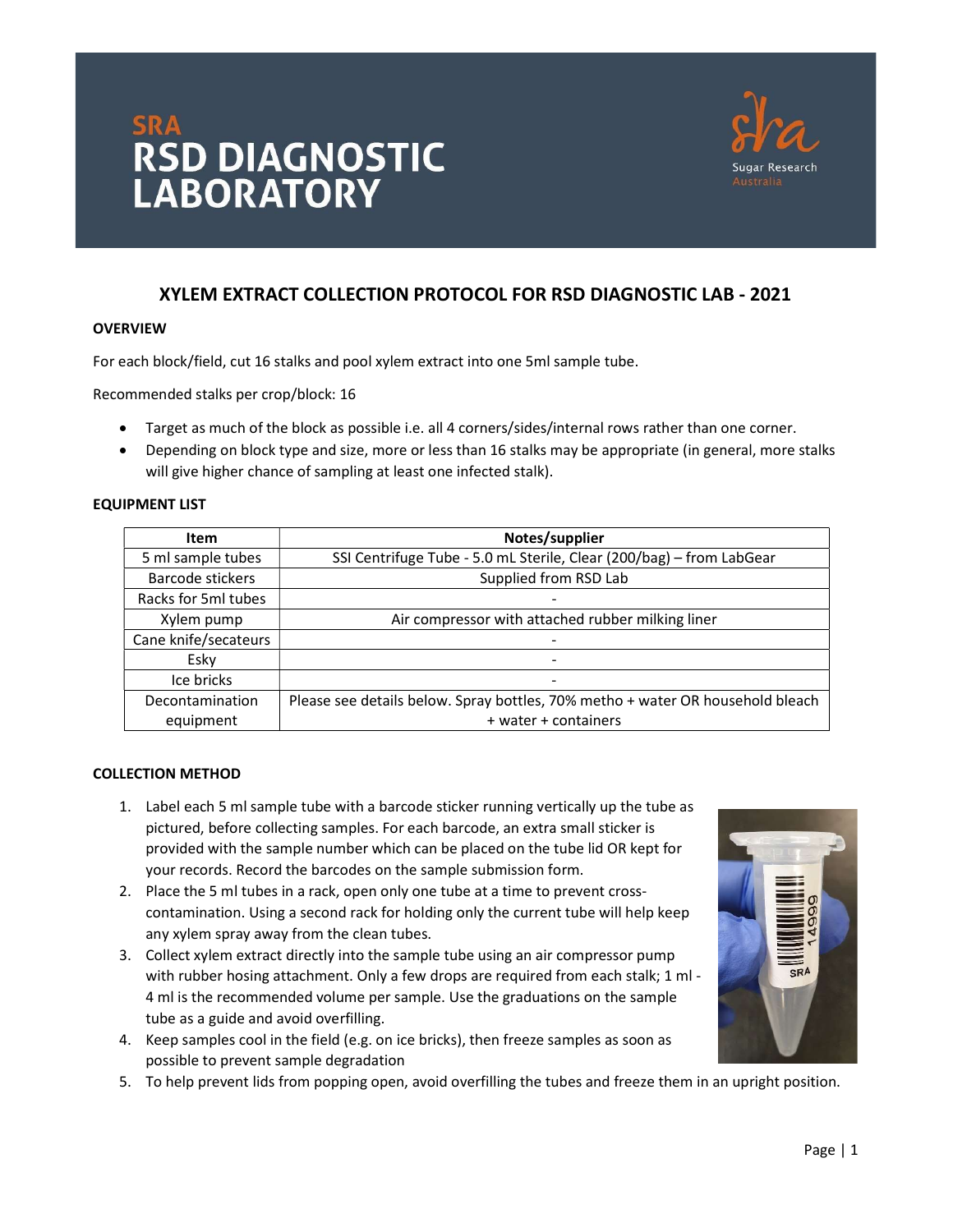## POSTAGE TO RSD LAB & SAMPLE SUBMISSION FORM

- 1. Place frozen samples in a zip lock bag labelled with the batch ID (the name you assign the batch on the sample submission form) and pack in a well-insulated esky or cooler bag with plenty of ice packs (2-3+) to keep them cold in case of several days in transit and padding to prevent tubes breaking.
- 2. Label the parcels with "Freeze On Arrival" and "RSD Lab" stickers (we can supply these if you need), as well as my contact details (Lucy Gibbs - 0436 851 754) to help prevent any issues with couriers and deliveries. Address the parcels to the RSD Lab as follows:

# RSD Lab | Sugar Research Australia

## 50 Meiers Rd, Indooroopilly QLD 4068

- 3. Send parcels using a reliable courier to ensure they arrive as quickly as possible overnight/next-day delivery is ideal. The best service depends on the region, however TOLL or TNT are preferred by most areas compared to Australia Post Express (we have had several 7+ day delays when using AusPost). If using a postage service that you are unsure about and the samples are important, it is a good idea to keep a duplicate of each sample (see TIPS/NOTES below). Please send on a Monday or Tuesday if possible, to avoid delays over the weekend.
- 4. An email will be sent to let you know when samples have been received in the lab and their condition (e.g. any missing/ leaked samples/ barcode mistakes). If samples arrive at room temperature or warm, samples will usually have degraded to an extent that we cannot provide an accurate result and will need to be resampled. Depending on insulation and weather, sample quality will generally be fine up to approx. 3 - 4 days in transit.
- 5. Please label your eskies and ice bricks with your organisation name and we will return them by post the freight charge will be added to your annual invoice.
- 6. Please fill out a sample submission form for each batch of samples the form template is available for download on the SRA website (updated 2021) or we can send it via email if required. Please email the completed form in excel format to RSDLab@sugarresearch.com.au prior to or when posting your samples – we do not require a paper copy of the form. Please also let us know the tracking/consignment number and which courier service you are using in the email, so that we know when to expect the parcel and chase up any delays.

## DECONTAMINATION

## **OVERVIEW**

The RSD Lab performs an extremely sensitive test to detect presence of DNA from Lxx (the RSD- causing bacterium). This means that if a very small amount of bacterial DNA from an infected sample gets into another sample tube, this may give you a false positive result. It is particularly important to thoroughly clean all sampling equipment in between samples to prevent "carry-over" contamination - i.e. residual DNA from an infected sample may be transferred to the following tubes from secateurs, cane knife, or pumping equipment. Take care also when taking samples and opening and closing tubes to avoid small droplets from getting into nearby tubes.

Please use the following decontamination recommendations as a guide. We always recommend using the most thorough and effective cleaning method possible, however considering time and resources in the field and the significance of carry-over contamination occurring – you may choose a less effective method if you understand the risks involved and monitor any consecutive positives.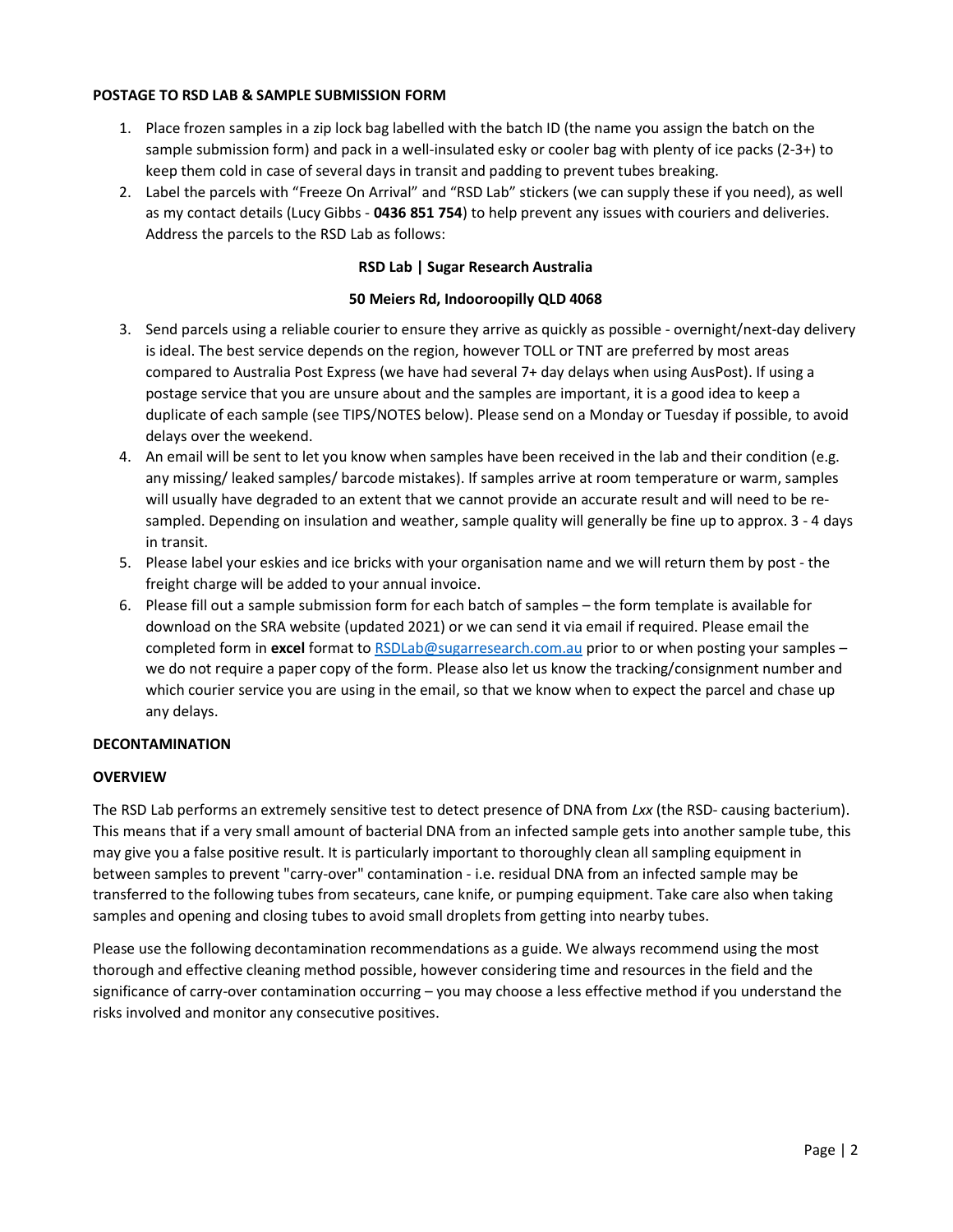## EFFECTIVENESS OF DECONTAMINATION METHODS

|                                           | Chance carry-over after a | Recommendation              |
|-------------------------------------------|---------------------------|-----------------------------|
| TREATMENT                                 | positive (%)              |                             |
| No wash                                   | 35                        | No                          |
| 70% Metho (spray)                         | 20                        | No                          |
| 70% Metho (spray) + water rinse (spray)   |                           | If low chance of positives/ |
| (METHOD B - see below)                    | 10                        | monitoring carry-over       |
| 10% Bleach (soak 5-10 mins) + water rinse |                           | Yes                         |
| (METHOD A - see below)                    |                           |                             |

## METHOD A – BLEACH + WATER RINSE

#### **OVERVIEW**

Soak equipment in bleach for 5 - 10 mins (10% solution of household bleach = approx. 0.4-0.6% hypochlorite), then rinse thoroughly with water.

#### EQUIPMENT

- Household bleach (approx. 4 % 6% hypochlorite) e.g. White King Standard Bleach
- Water
- Plastic container/bucket x 2
- Measuring cup/jug

#### METHOD DETAILS

- 1. Make up a fresh 10% bleach solution by diluting 1 part household bleach (4 % 6%
- 2. hypochlorite) to 9 parts tap water. For example, add 100 ml bleach to 900 ml water to make up 1 L of diluted bleach solution
- 3. If necessary, first rinse sampling equipment to remove any plant material/debris
- 4. Place equipment (secateurs, cane knife, pump hose/nozzle) in a tray or bucket of 10% bleach solution to submerge
- 5. Keep in bleach for 5 10 minutes (do not leave metal items for too long in bleach as metal will corrode)
- 6. Transfer to a second tray/bucket of clean water to rinse off the bleach
- 7. Equipment is now ready to reuse

Note: A fresh bleach solution needs to be made up each day, as the chlorine will evaporate over time and will become less effective.

## METHOD B – METHO/ETHANOL + WATER RINSE

#### **OVERVIEW**

Spray equipment with 70% metho/ethanol, then spray thoroughly with water to rinse.

#### EQUIPMENT

- Sprayer bottle with 70% alcohol: either methylated spirits (metho) or ethanol
- Sprayer bottle with clean water

#### METHOD DETAILS

- 1. Spray equipment (secateurs, cane knife, pump hose/nozzle) thoroughly with 70% metho or 70% ethanol
- 2. Spray equipment thoroughly with water, until running off and no residual metho or plant material remains.